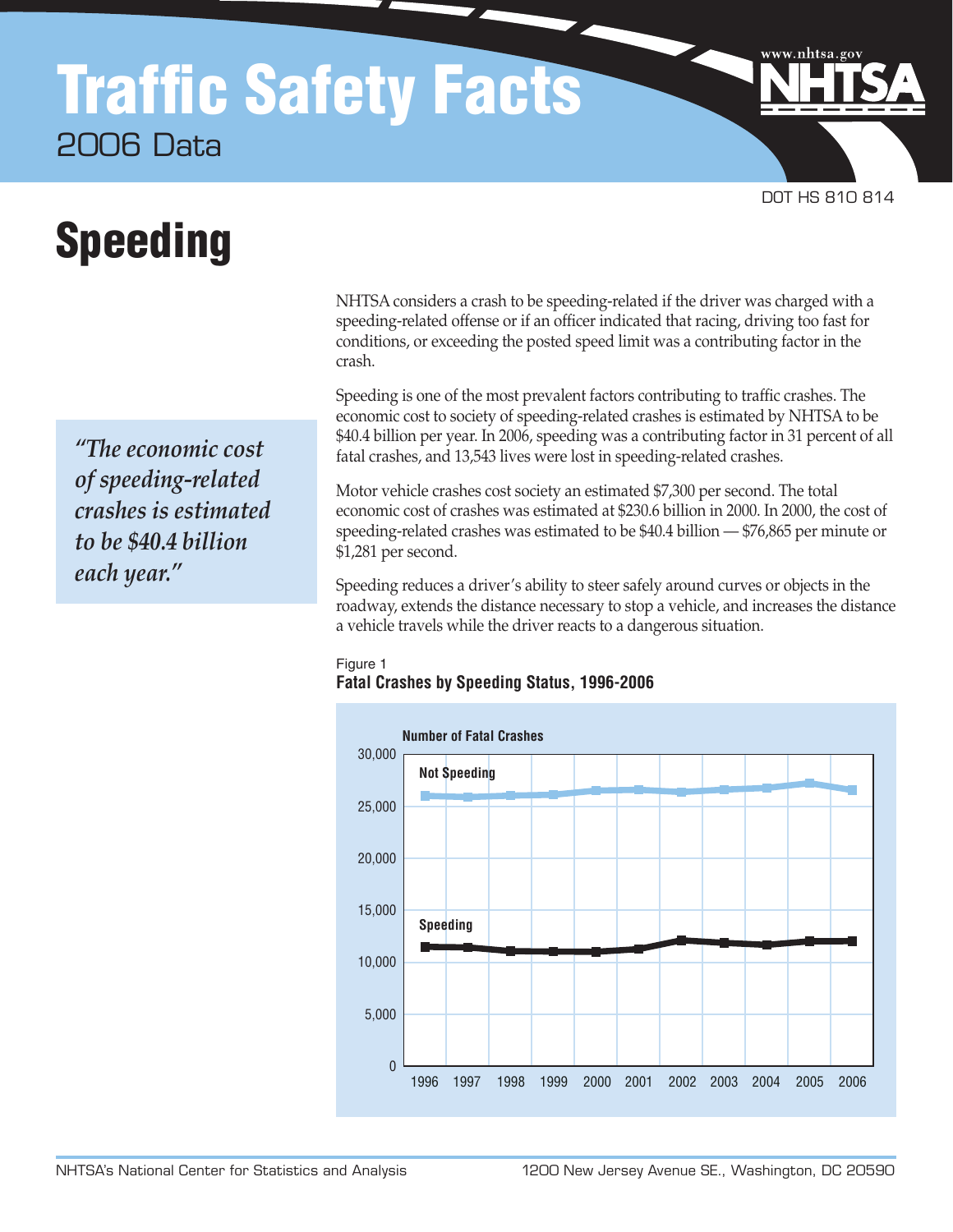For drivers involved in fatal crashes, young males are the most likely to be speeding. The relative proportion of speeding-related crashes to all crashes decreases with increasing driver age. In 2006, 39 percent of the male drivers age 15 to 20 who were involved in fatal crashes were speeding at the time of the crash.

*"In 2006, 39 percent of 15- to 20-year-old male drivers involved in fatal crashes were speeding."*



Figure 2 **Speeding Drivers in Fatal Crashes by Age and Sex, 2006**

Alcohol and speeding are clearly a deadly combination. Alcohol involvement is prevalent for drivers involved in speeding-related crashes. In 2006, 41 percent of the drivers with a blood alcohol concentration (BAC) of .08 grams per deciliter (g/dL) or higher involved in fatal crashes were speeding, compared with only 15 percent of the drivers with a BAC of .00 g/dL involved in fatal crashes.

In 2006, 28 percent of the speeding drivers under age 21 who were involved in fatal crashes also had a BAC of .08 g/dL or higher. In contrast, only 13 percent of the nonspeeding drivers under age 21 involved in fatal crashes in 2006 had a BAC of .08 g/dL or higher.

For drivers between the ages of 21 and 24 who were involved in fatal crashes in 2006, 49 percent of speeding drivers had a BAC of .08 g/dL or higher, compared with only 25 percent of nonspeeding drivers.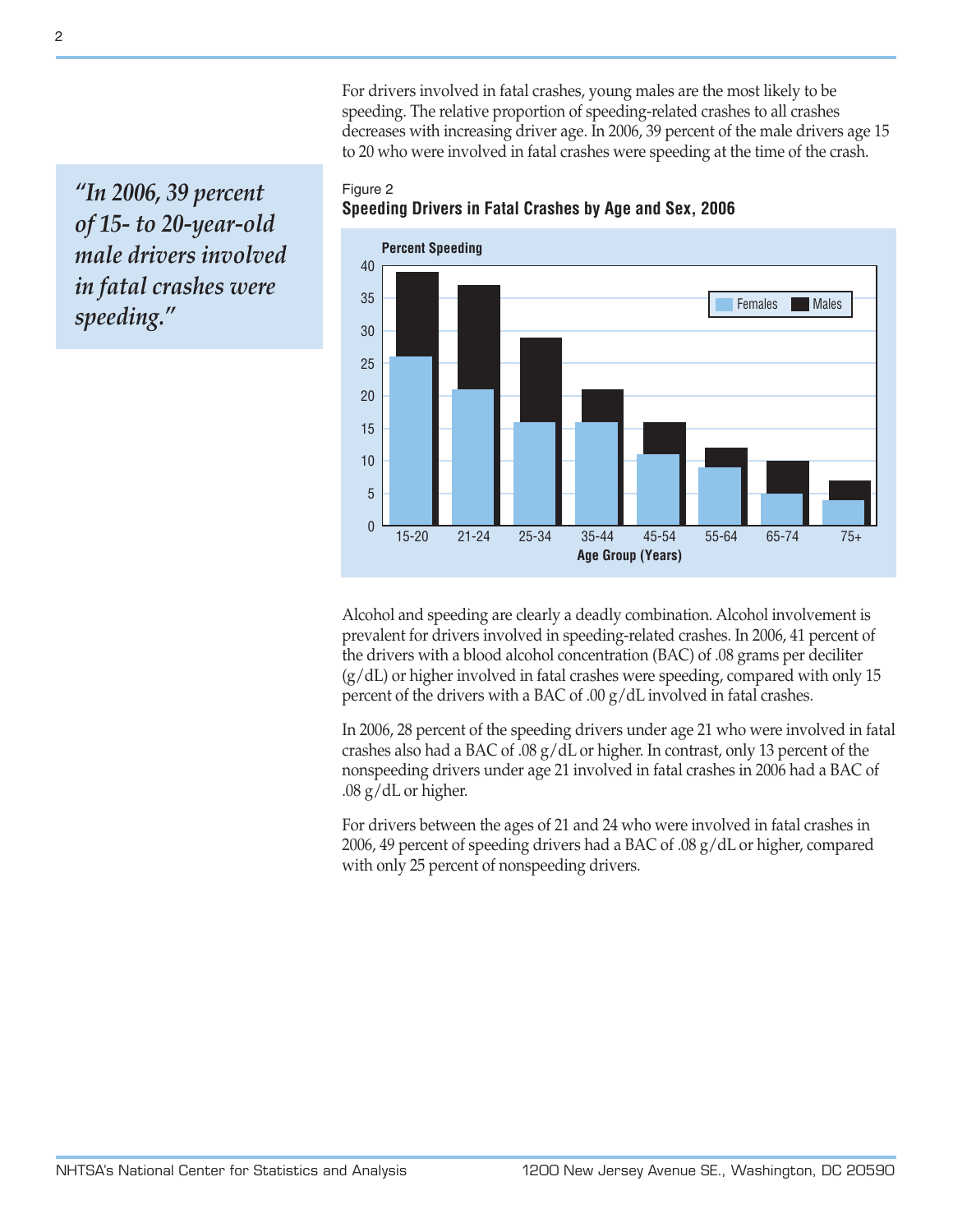Figure 3

**Percentage of All Drivers Involved in Fatal Crashes Who Were Speeding, by BAC Level, 2006**

*"In 2006, 41 percent of the drivers with a BAC of .08 g/dL or higher involved in fatal crashes were speeding, compared with only 15 percent of drivers with a BAC of .00 g/ dL involved in fatal crashes."*



For both speeding and nonspeeding drivers involved in fatal crashes, the percentage of those who had been drinking, with a BAC of .01 g/dL or higher, at the time the crash occurred was higher at night than during the day. Between midnight and 3 a.m., 76 percent of speeding drivers involved in fatal crashes had been drinking.

#### Figure 4

#### **Drivers in Fatal Crashes by Alcohol Involvement, Speeding Status, and Time of Day, 2006**



*"Between midnight and 3 a.m., 76 percent of speeding drivers involved in fatal crashes had been drinking."*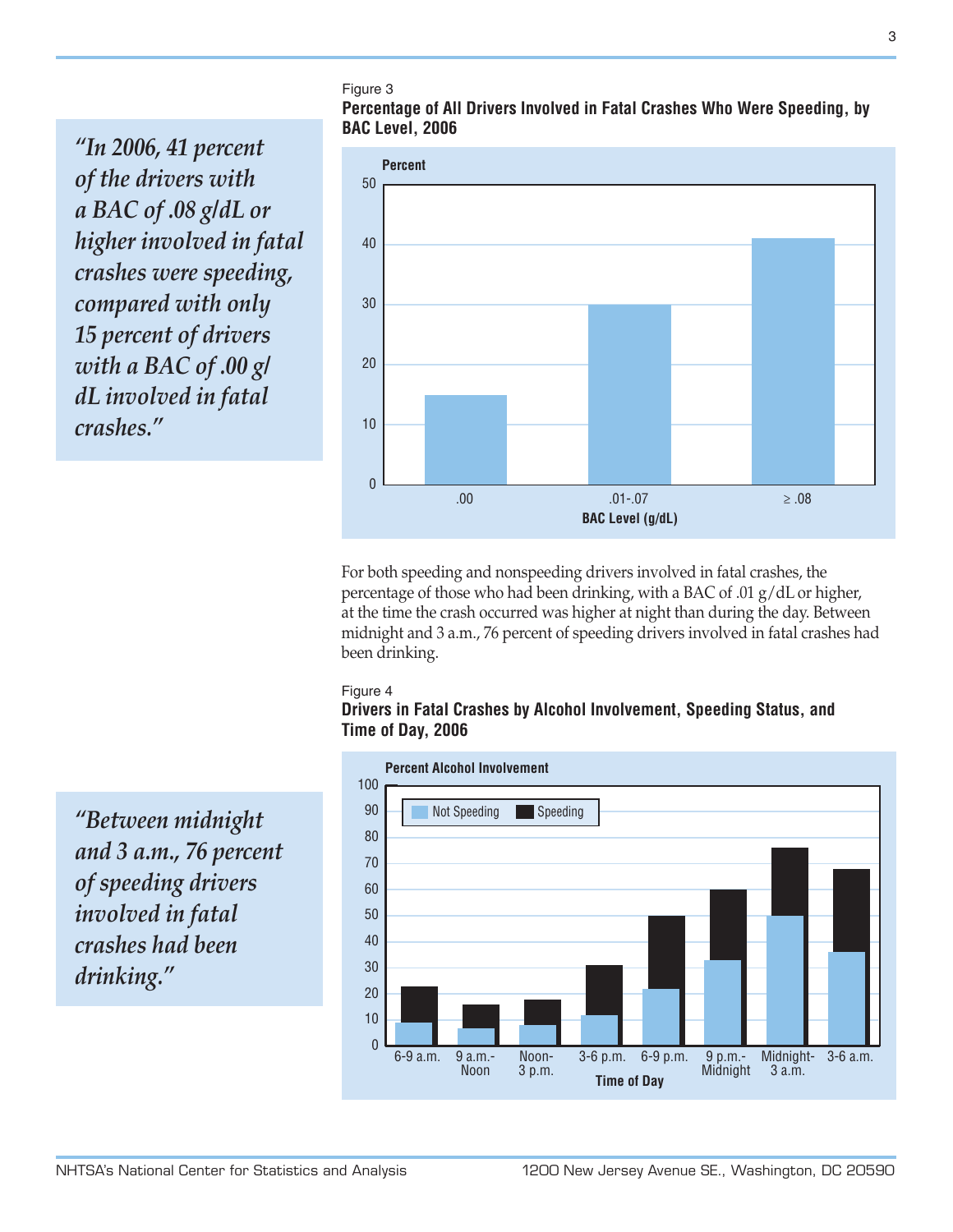Figure 5 **Percentages of Fatalities Related to Speeding and to Alcohol, 1996-2006**

0 10 20 30 40 50 0.0 0.5 1.0 1.5 2.0 *196'99'96'90'00'00'00'00'00'00*' 2006 Total Fatality Rate per 100 Million Vehicles Miles Traveled 1996 1997 1998 1999 2000 2001 2002 2003 2004 2005 2006 **Percent** Alcohol-Related Speeding-Related

*"In fatal crashes, 37 percent of motorcyclists were speeding."*

> In 2006, 37 percent of all motorcyclists involved in fatal crashes were speeding, compared to 23 percent for passenger car drivers, 19 percent for light-truck drivers, and 8 percent for large-truck drivers.

#### Figure 6

**Speeding, Alcohol Involvement, and Failure to Use Restraints Among Drivers Involved in Fatal Crashes by Vehicle Type, 2006**



**Note:** Among large truck drivers, speeding and alcohol; and speeding, alcohol, and restraints was less than 0.5 percent.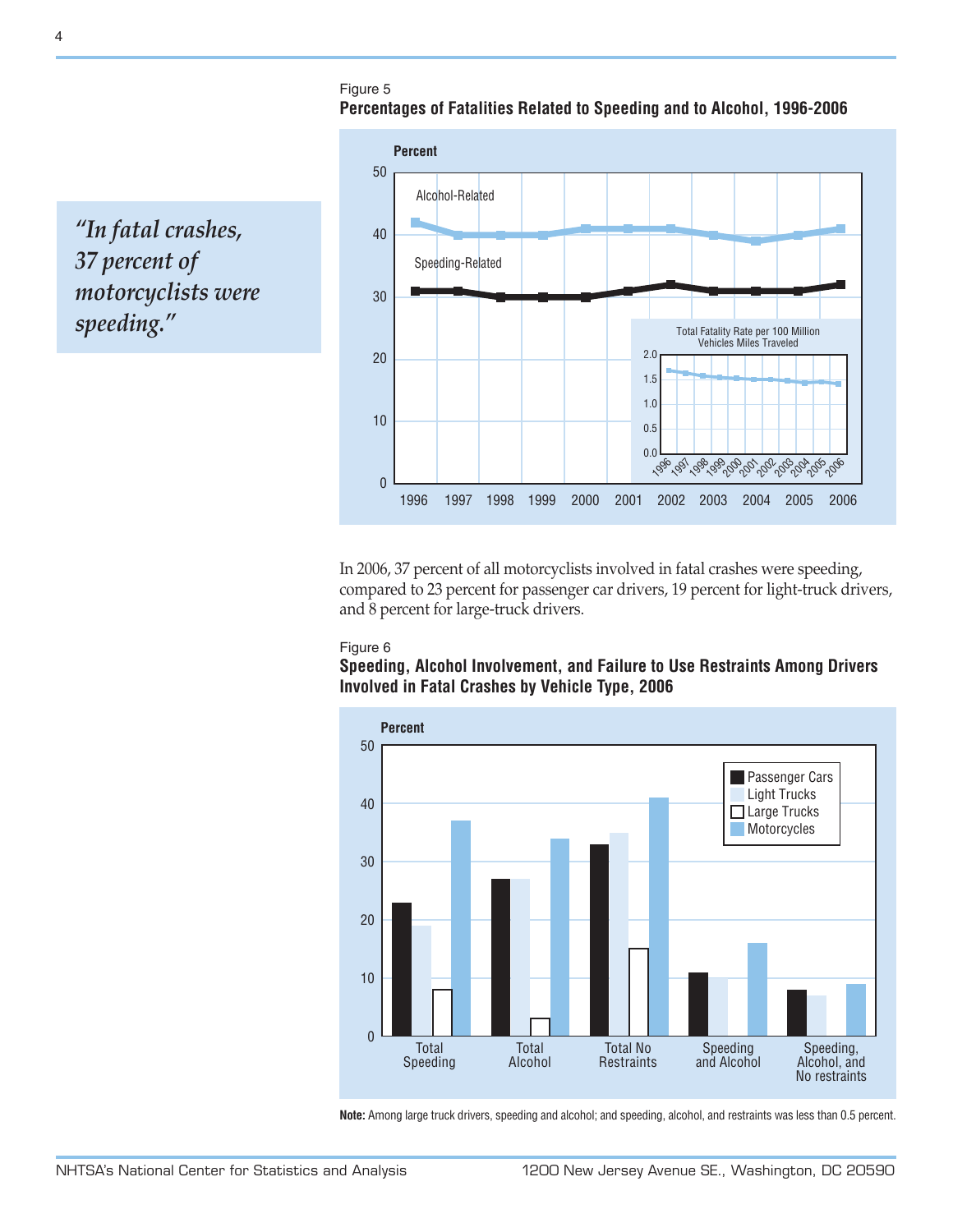*"Among passenger vehicle drivers age 21 and older in fatal crashes in 2006, those who were not speeding were more likely to be wearing seat belts than those who were speeding at the time of the crash."*

In 2006, only 45 percent of speeding passenger vehicle drivers under age 21 who were involved in fatal crashes were wearing seat belts at the time of the crash. In contrast, 69 percent of nonspeeding drivers in the same age group were restrained. For drivers age 21 and older, the percentage of speeding drivers involved in fatal crashes who were using restraints at the time of the crash was 43 percent, but 73 percent of nonspeeding drivers in fatal crashes were restrained.

In 2006, 23 percent of speeding drivers involved in fatal crashes had an invalid license at the time of the crash, compared with 11 percent of nonspeeding drivers.

Speeding was a factor in 30 percent of the fatal crashes that occurred on dry roads in 2006 and in 33 percent of those that occurred on wet roads. Speeding was a factor in 55 percent of the fatal crashes that occurred when there was snow or slush on the road and in 59 percent of those that occurred on icy roads.

Speeding was involved in over one-third (37%) of the fatal crashes that occurred in construction/maintenance zones in 2006.

In 2006, 87 percent of speeding-related fatalities occurred on roads that were not Interstate highways.

#### Figure 7 **Speeding-Related Fatalities by Road Type, 2006**



*"Only 13 percent of speeding-related fatalities occur on Interstate highways."*

### **For more information:**

Information on traffic fatalities is available from the National Center for Statistics and Analysis, NVS-421, 1200 New Jersey Avenue, SE, Washington, DC 20590. NCSA can be contacted on 800-934-8517. Fax messages should be sent to 202-366-7078. General information on highway traffic safety can be accessed by Internet users at [http://www.nhtsa.gov/portal/site/nhtsa/ncsa.](http://www.nhtsa.gov/portal/site/nhtsa/ncsa) To report a safety-related problem or to inquire about motor vehicle safety information, contact the Vehicle Safety Hotline at 888-327-4236.

Other fact sheets available from the National Center for Statistics and Analysis are *Overview, Alcohol, African American, Bicyclists and Other Cyclists* (formerly titled *Pedalcyclists*), *Children, Hispanic, Large Trucks, Motorcycles, Occupant Protection, Older Population, Pedestrians, Race and Ethnicity, Rural/Urban Comparisons, School Transportation-Related Crashes, State Alcohol Estimates, State Traffic Data,*  and *Young Drivers.* Detailed data on motor vehicle traffic crashes are published annually in *Traffic Safety Facts: A Compilation of Motor Vehicle Crash Data from the Fatality Analysis Reporting System and the General Estimates System.* The fact sheets and annual Traffic Safety Facts report can be accessed online at [http://www-nrd.nhtsa.dot.gov/CMSWeb/index.aspx.](http://www-nrd.nhtsa.dot.gov/CMSWeb/index.aspx)